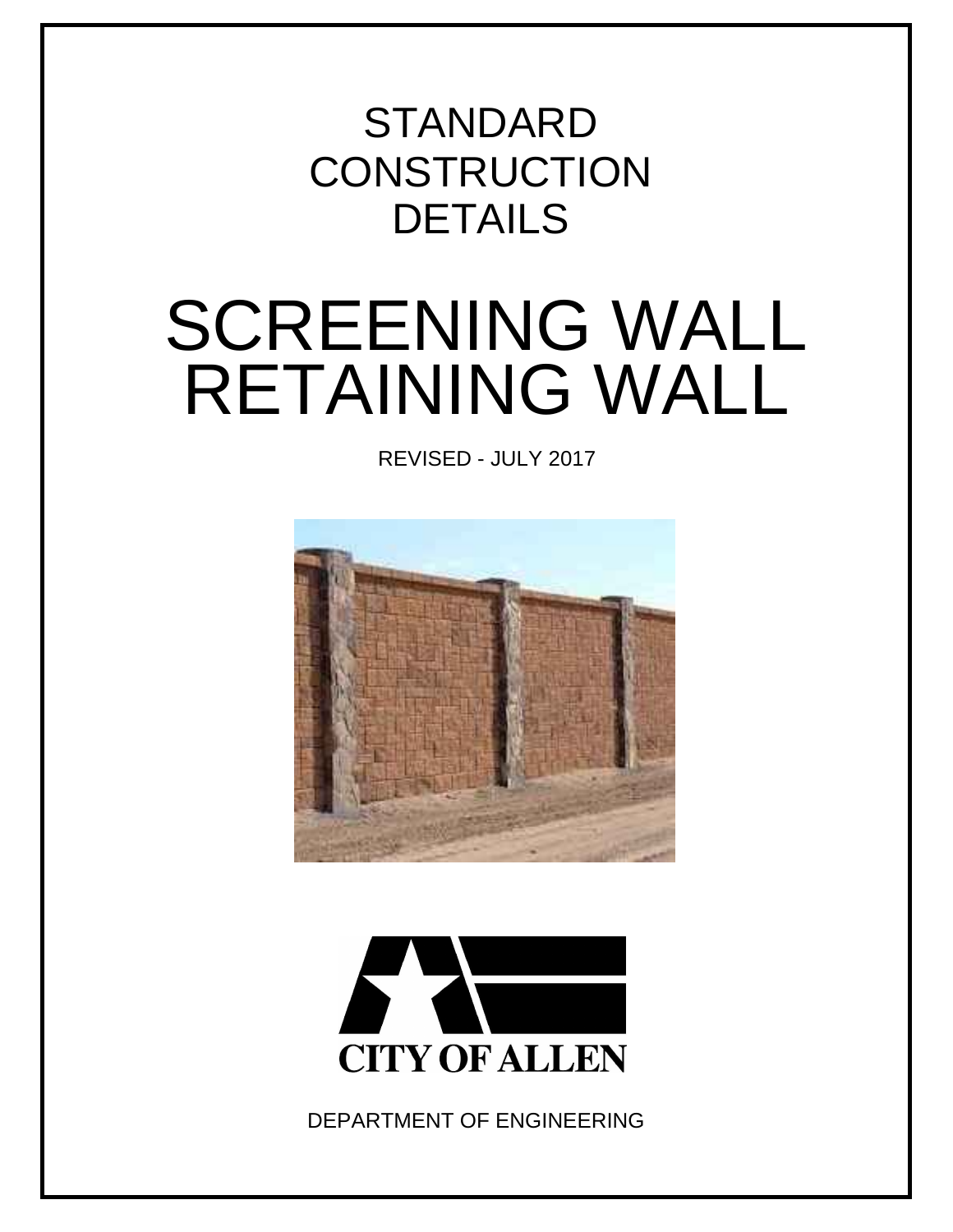# TABLE OF CONTENTS

## Screening Wall / Retaining Wall

| GENERAL NOTES (BRICK SCREENING WALL, PIER AND COLUMN)  SD-R01   |        |
|-----------------------------------------------------------------|--------|
|                                                                 | SD-R02 |
| BRICK SCREENING WALL PLAN, ELEVATION & SECTION CONTROLL SID-R03 |        |
|                                                                 |        |
|                                                                 |        |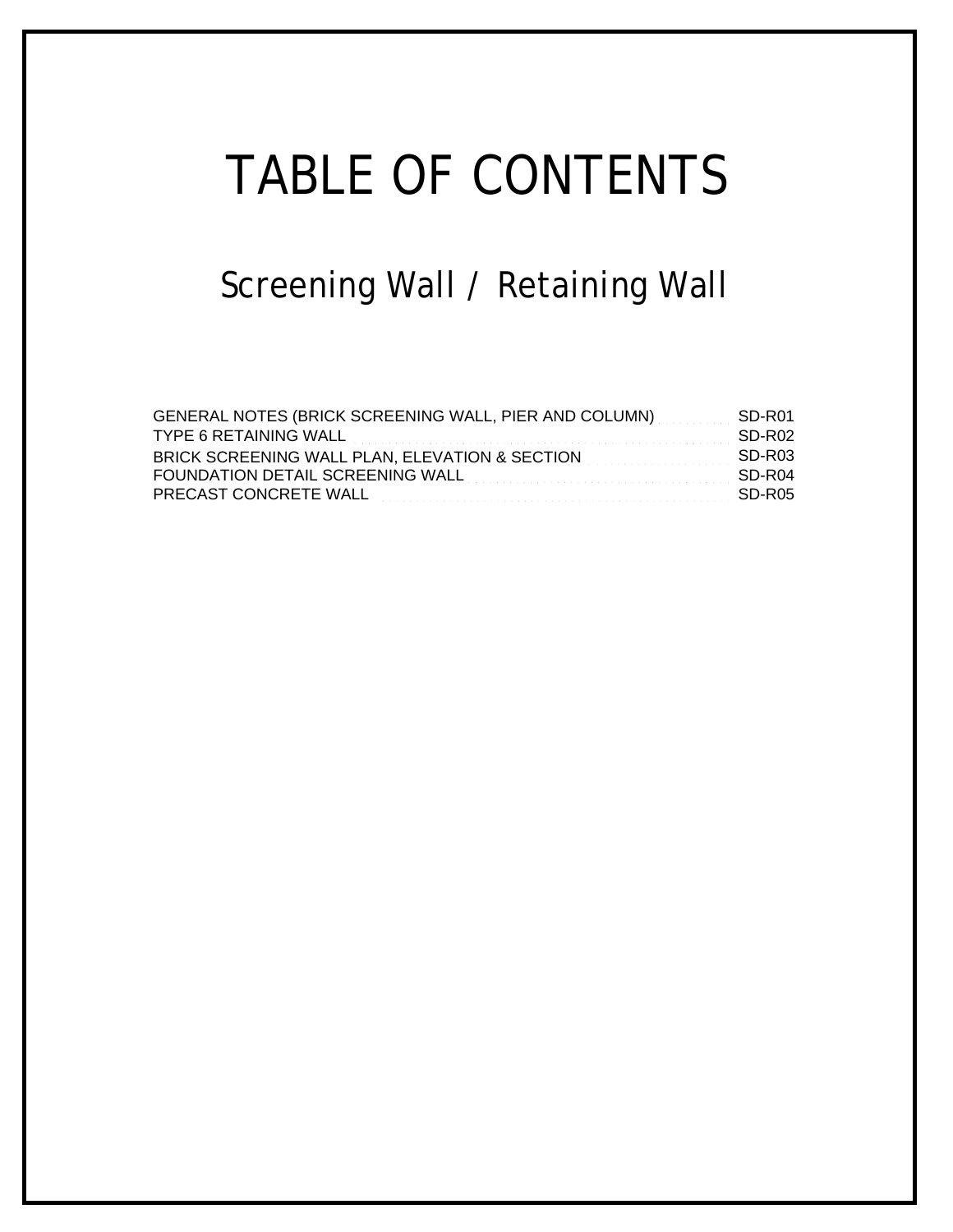### GENERAL NOTES

#### BRICK SCREENING WALL

- 1. CONCRETE MINIMUM STRENGTH, 3600P.S.I. @ 28 DAYS.
- 2. REINFORCEMENT ASTM A36.
- 1. CONCRETE MINIMUM STRENGTH, 3600P.S.I. @ 28 DAYS.<br>2. REINFORCEMENT ASTM A36.<br>3. MASONRY COMPRESSIVE STRENGTH SHALL BE AS PRESCRIBED IN THE ITME 2.3.3 OF CITY OF ALLEN, SPECIAL PROVISIONS TO STANDARD<br>
- 4. MINIMUM WIND LOAD 25.6 p.s.f.
- 5. PIER BEARING STRESSES SEE BRICK SCREENING WALL NOTES.
- 6. MORTAR TYPE "S"
- 7. PROVIDE CONTROL JOINTS @ 50 FEET.
- 8. PROVIDE EXPANSION JOINTS @ 200 FEET ON CENTER MAXIMUM.
- 9. PROVIDE PIER DEPTHS AT A MINIMUM 9 FEET IN CLAY OR 6 FEET MINIMUM WITH 3 FEET MINIMUM INTO ROCK.
- 10. ALL EXPOSED CONCRETE SHALL HAVE RUBBED FINISH SURFACE.
- 11. SIDEWALKS ADJACENT TO WALLS MUST BE 5 FEET MINIMUM WIDTH FROM ALL PORTIONS OF THE WALL (INCLUDING PILASTERS, COLUMN, ETC.)
- 12. MAXIMUM PILASTER SPACING 10 FEET.
- 11. SIDEWALKS ADJACENT TO WALLS MUST BE 5 FEET MINIMUM WIDTH FROM ALL PORTIONS OF THE WALL (INCLUDING PILASTERS, COLUMN,<br>12. MAXIMUM PILASTER SPACING 10 FEET.<br>13. WALLS ON LINE OF SIGHT EASEMENT AT CORNERS, WILL NOT HAVE 12. MAXIMUM PILASTER SPACING - 10 FEET.<br>13. WALLS ON LINE OF SIGHT EASEMENT AT CORNERS, WILL NOT HAVE A TOP ELEVATION GREATER THAN 30" ABOVE THE NEAREST GUTTER<br>ELEVATION.<br>14. THE WALL SHALL BE EIGHT FEET IN HEIGHT AS MEASU
- THE WALL SHALL BE EIGHT FEET IN HEIGHT AS MEASURED FROM THE HIGHEST ADJACENT GRADE. THE COLOR OF THE WALL SHAL<br>EARTH TONE COLORS, EXCLUDING GRAY, GREEN AND WHITE. THE FINISH OF THE WALL SHALL BE CONSISTENT ON ALL SURFACES. ELEVATION.<br>14. THE WALL SHALL BE EIGHT FEET IN HEIGHT AS MEASURED FROM THE HIGHEST ADJACENT GRADE. THE COLOR OF THE WALL SHALL<br>14. EARTH TONE COLORS, EXCLUDING GRAY, GREEN AND WHITE. THE FINISH OF THE WALL SHALL BE CONSIST

- PRECAST CONCRETE WALL<br>1. PRECAST CONCRETE WALLS SHALL NOT BE INSTALLED ADJACENT TO THOROUGHFARES, BUT BE LIMITED TO THE SIDES AND REAR OF NON-RESIDENTIAL DEVELOPMENT (AS LONG AS THOSE SIDES DO NOT FACE OR PARALLEL A PUBLIC STREET. 2. PRECAST CONCRETE WALLS SHALL NOT BE INSTALLED ADJACENT TO THOROUGHFARES, BUT BE LIMITED TO THE SIDES AND REAR OF<br>2. PRECAST WALLS SHALL DEVELOPMENT (AS LONG AS THOSE SIDES DO NOT FACE OR PARALLEL A PUBLIC STREET.<br>2. PRE
- PRECAST WALLS SHALL CONFORM TO THE ELEMENTS DETAILED IN THE STANDARD CONSTRUCTION DETAILS AND EXHIBIT THE FOLLOWING<br>AESTHETIC ELEMENTS:
	- · WALL AND COLUMNS MUST BE TEXTURED AND COLORED TO HAVE THE APPEARANCE OF STONE OF CLAY-FIRED BRICK.
	- THE PANELS SHALL REST ON A CONCRETE MOW STRIP OR, IF THE DESIGN RESULTS IN A SPAN AND GAP AT THE BASE, THE GAP MENTER.<br>WALL AND COLUMNS MUST BE TEXTURED AND COLORED TO HAVE THE APPEARANCE OF STONE OF CLAY-FIRED BRICK.<br>THE PANELS SHALL REST ON A CONCRETE MOW STRIP OR, IF THE DESIGN RESULTS IN A SPAN AND GAP AT THE BASE, THE (<br>SHALL SHALL BE HIDDEN FROM VIEW BY VERTICAL COURSE OF BRICK<br>DRAINAGE AS APPROPRIATE, AT THE DISCRETION OF THE CITY. DRAINAGE AS APPROPRIATE, AT THE DISCRETION OF THE CITY.<br>COLUMN SPACING SHALL BE 10' C-C, MAXIMUM.
	-

#### PIER & COLUMN

- 1. CONCRETE SHALL HAVE A MINIMUM COMPRESSIVE STRENGTH OF 3600 P.S.I. @ 28 DAYS.
- 2. REINFORCING STEEL SHALL BE NEW BILLET STEEL CONFORMING TO THE REQUIREMENTS OF ASTM A-615-GR.60.
- 3. CONCRETE FOR DRILLED PIERS SHALL BE PLACED WITHIN 8 HOURS OF DRILLING PIER HOLES.
- 3. CONCRETE FOR DRILLED FIERS SHALL BE FLACED WITHIN 6 HOURS OF DRILLING FIER HOLES.<br>4. CONSTRUCTION SHALL BE IN ACCORDANCE WITH THE REQUIREMENTS OF THE "RECOMMENDED PRACTICE FOR ENGINEERED BRICK MASONRY" -CONSTRUCTION SHALL BE IN A<br>BRICK INSTITUTE OF AMERICA. BRICK INSTITUTE OF AMERICA.<br>5. USE # 9 GAUGE 1 3/4" WIDE GALVANIZED LADDER WIRE TO EXTEND HORIZONTAL IN WALL PANEL FOR EVERY COURSE.<br>6. SCREENING WALLS SHALL BE LOCATED AT THE PROPERTY LINE. A HOME OWNERS ASSOC
- 5. USE # 9 GAUGE 1 3/4" WIDE GALVANIZED LADDER WIRE TO EXTEND HORIZONTAL IN WALL PANEL FOR EVERY COURSE.
- SCREENING WALLS SHALL BE I<br>MAINTENANCE FOR THE WALL. SEREENING WALLS SHALL BE LOCATED AT THE PROPERTY LINE. A HOME OWNERS ASSOCIATION WILL BE ESTABLISHED AND SHALL PROVIDE<br>
MAINTENANCE FOR THE WALL.<br>
CITY OF ALLEN (BRICK SCREENING WALLS, PRECAST CONCRETE WALL & DATE: REV DAT



STANDARD CONSTRUCTION DETAILS SCREENING WALL/RETAINING WALL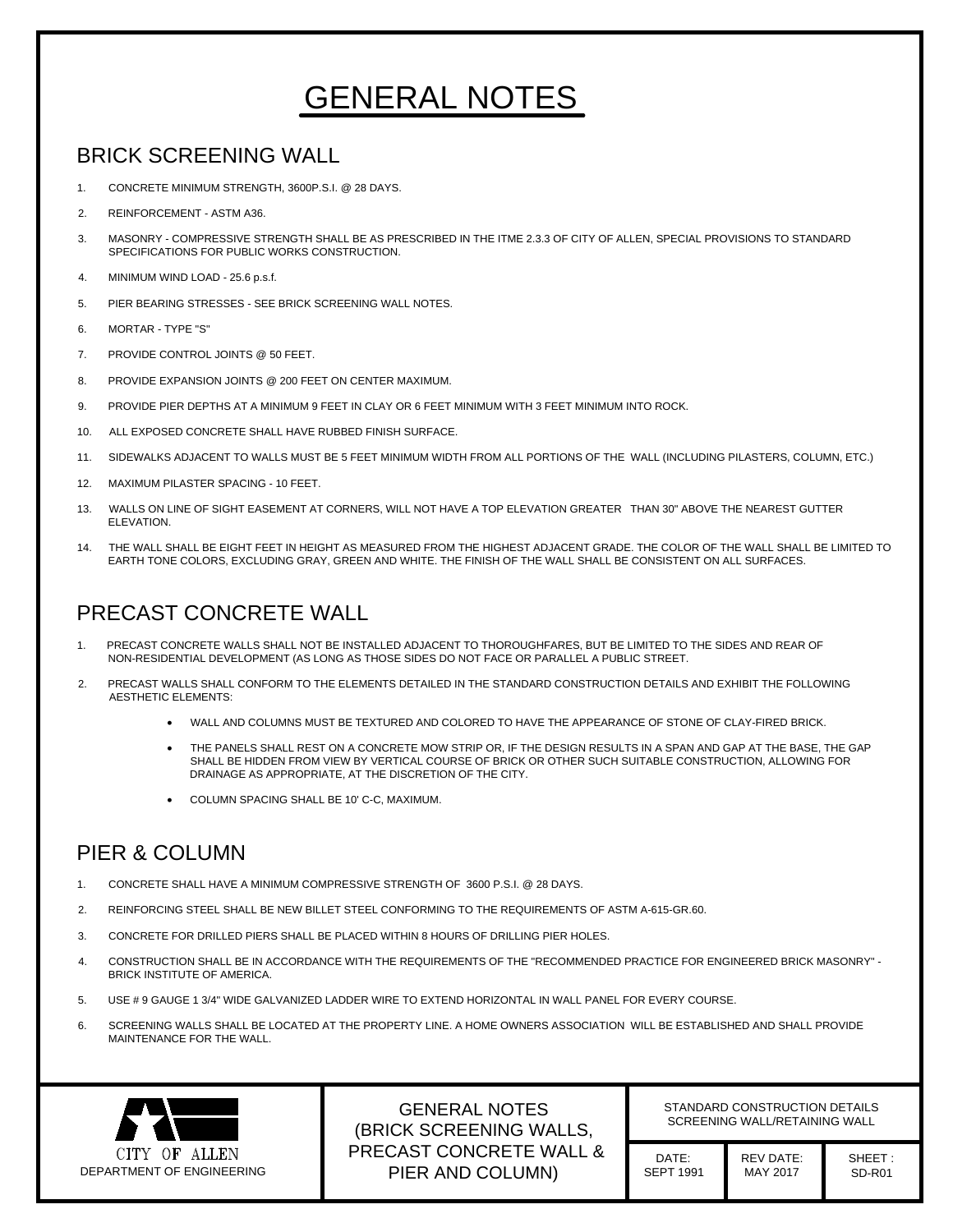

Expansion joints shall be installed on the wall to coincide with those<br>for the sidewalk. See sidewalk (typical) detail for proposed spacing.



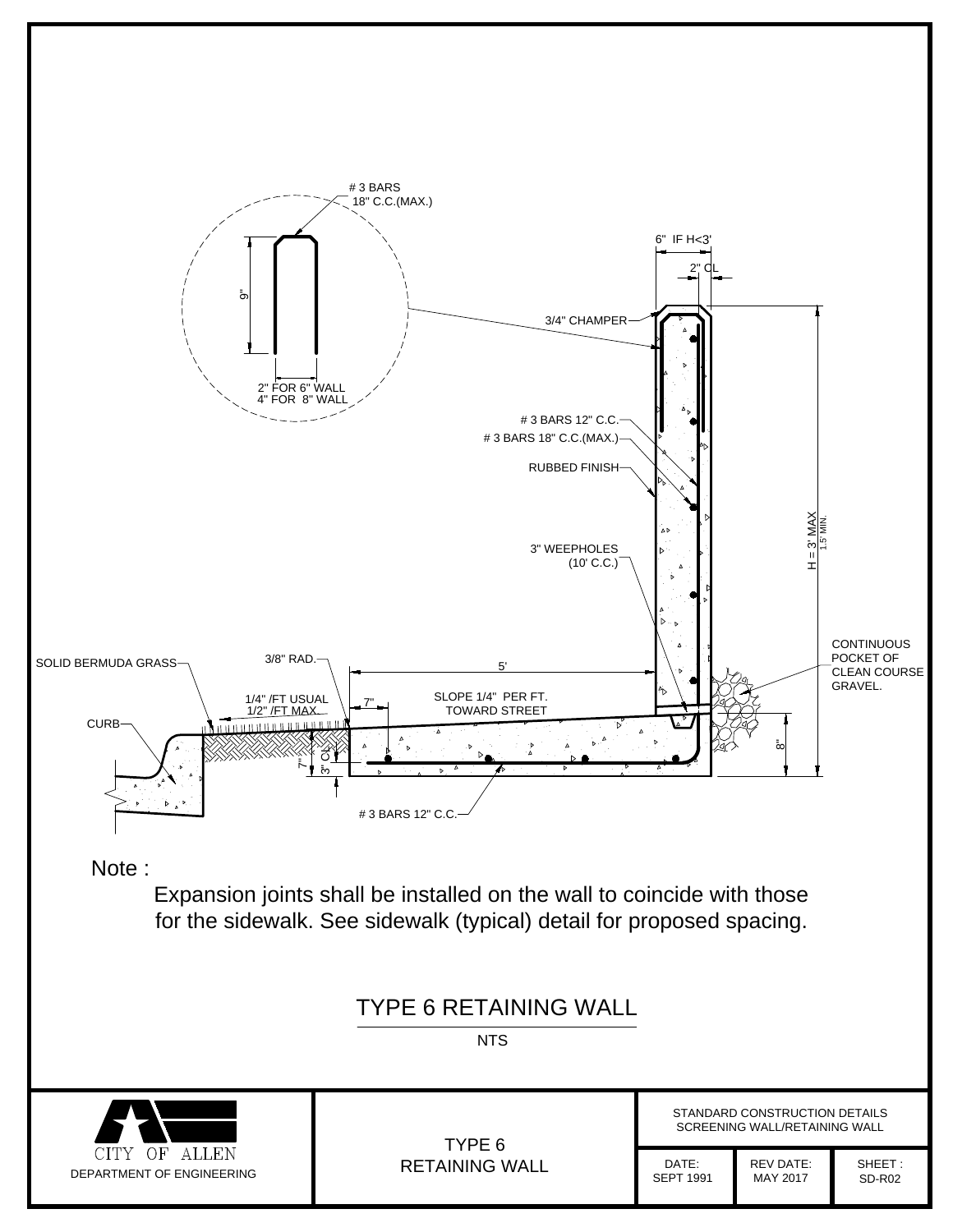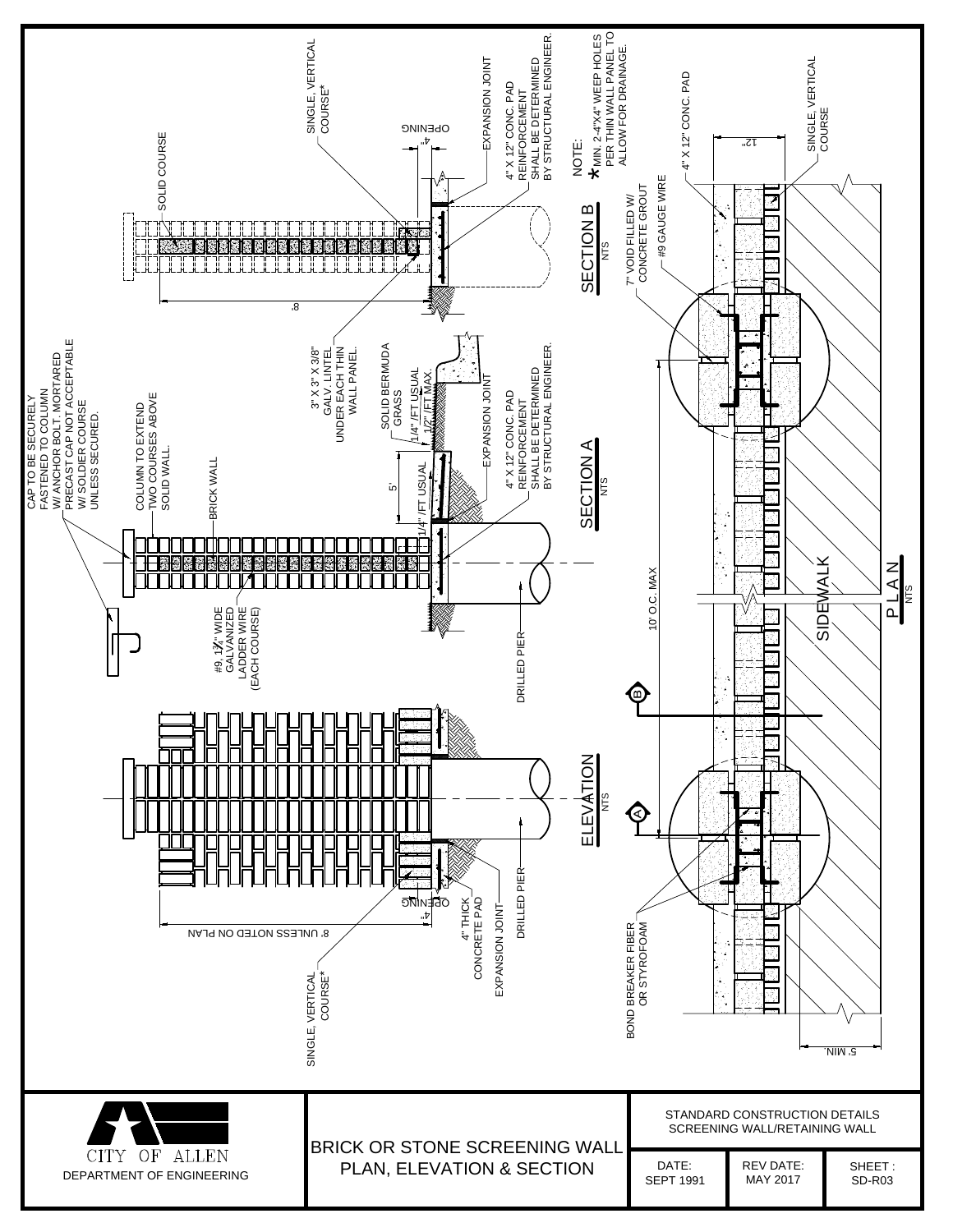